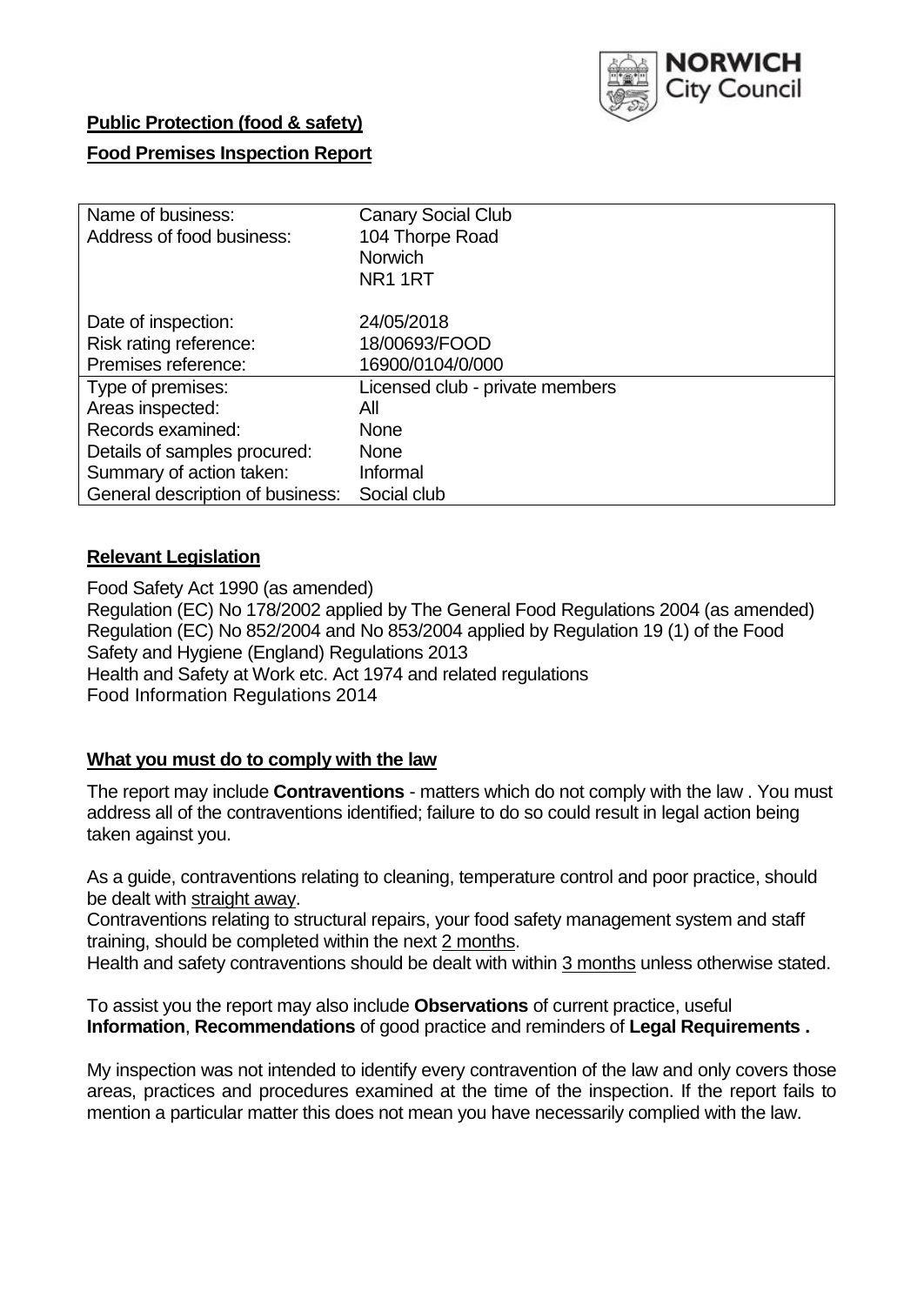# **FOOD SAFETY**

## **How we calculate your Food Hygiene Rating:**

The food safety section has been divided into the three areas which you are scored against for the hygiene rating: 1. food hygiene and safety procedures, 2. structural requirements and 3. confidence in management/control procedures. Each section begins with a summary of what was observed and the score you have been given. Details of how these scores combine to produce your overall food hygiene rating are shown in the table.

| <b>Compliance Area</b>                     |          |    |           | <b>You Score</b> |                |    |           |    |          |  |  |
|--------------------------------------------|----------|----|-----------|------------------|----------------|----|-----------|----|----------|--|--|
| Food Hygiene and Safety                    |          |    |           | $\Omega$         | 5              | 10 | 15        | 20 | 25       |  |  |
| <b>Structure and Cleaning</b>              |          |    | $\Omega$  | 5                | 10             | 15 | 20        | 25 |          |  |  |
| Confidence in management & control systems |          |    | $\Omega$  | 5                | 10             | 15 | 20        | 30 |          |  |  |
|                                            |          |    |           |                  |                |    |           |    |          |  |  |
| <b>Your Total score</b>                    | $0 - 15$ | 20 | $25 - 30$ |                  | $35 - 40$      |    | $45 - 50$ |    | > 50     |  |  |
| <b>Your Worst score</b>                    | 5        | 10 |           | 10               | 15             |    | 20        |    |          |  |  |
|                                            |          |    |           |                  |                |    |           |    |          |  |  |
| <b>Your Rating is</b>                      | 5        | 4  |           | 3                | $\overline{2}$ |    |           |    | $\Omega$ |  |  |

Your Food Hygiene Rating is 5 - a very good standard



# **1. Food Hygiene and Safety**

Food hygiene standards are high. You demonstrated a very good standard of compliance with legal requirements. You have safe food handling practices and procedures and all the necessary control measures to prevent cross-contamination are in place. Some minor contraventions require your attention. **(Score 5)**

## Contamination risks

**Contravention** The following exposed food to the general risk of cross-contamination with bacteria or allergens or its physical contamination with dirt or foreign objects or chemical contamination::

- Some of the beer lines were soiled on the outside
- keep your chemicals in a lockable cupboard

#### Hand-washing

**Recommendation** Replace any cloth hand drying towels with disposable paper ones.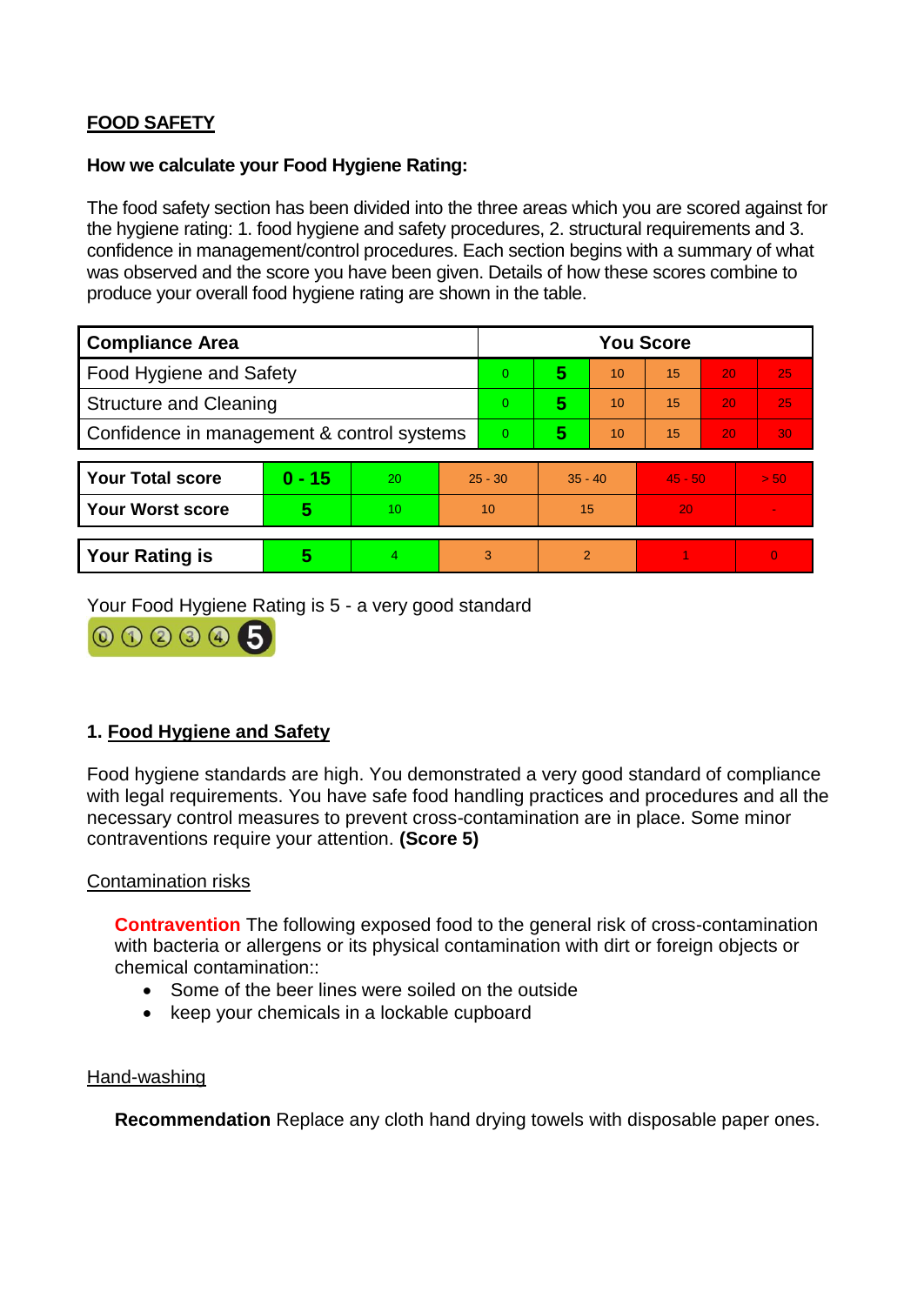# **2. Structure and Cleaning**

The structure facilities and standard of cleaning and maintenance are all of a good standard and only minor repairs and/or improvements are required. Pest control and waste disposal provisions are adequate. The minor contraventions require your attention. **(Score 5)**

## Cleaning of Structure

**Contravention** The following structural items could not be effectively cleaned and must be covered or made non-absorbent:

 leading edges to bottom shelves of cupboards behind the front bar were cracked and worn

#### **Maintenance**

**Observation** The premises was old but had been reasonably well maintained. Pay attention to cupboard doors and some shelving which was showing signs of wear.

### Pest Control

**Contravention** The external door to the bottle store was ill-fitting allowing pests access to the premises. Fill any gaps to prevent entry by rodents.

## **3. Confidence in Management**

A food safety management system is in place and you demonstrate a very good standard of compliance with the law. Food hazards are understood properly controlled managed and reviewed. You have a good track record. There are some minor contraventions which require your attention. **(Score 5)**

#### Type of Food Safety Management System Required

**Contravention** You currently do not have a food safety management system. Although your business is low risk you still require a minimum amount of documentation. This might include your hygiene rules, pest control reports, a staff illness and exclusion policy, a cleaning schedule and hand-over diary.

**Contravention** Ensure that any food safety management documentation is available on site so your staff can refer to your procedures and so that daily records of checks can be completed.

#### Infection Control / Sickness / Exclusion Policy